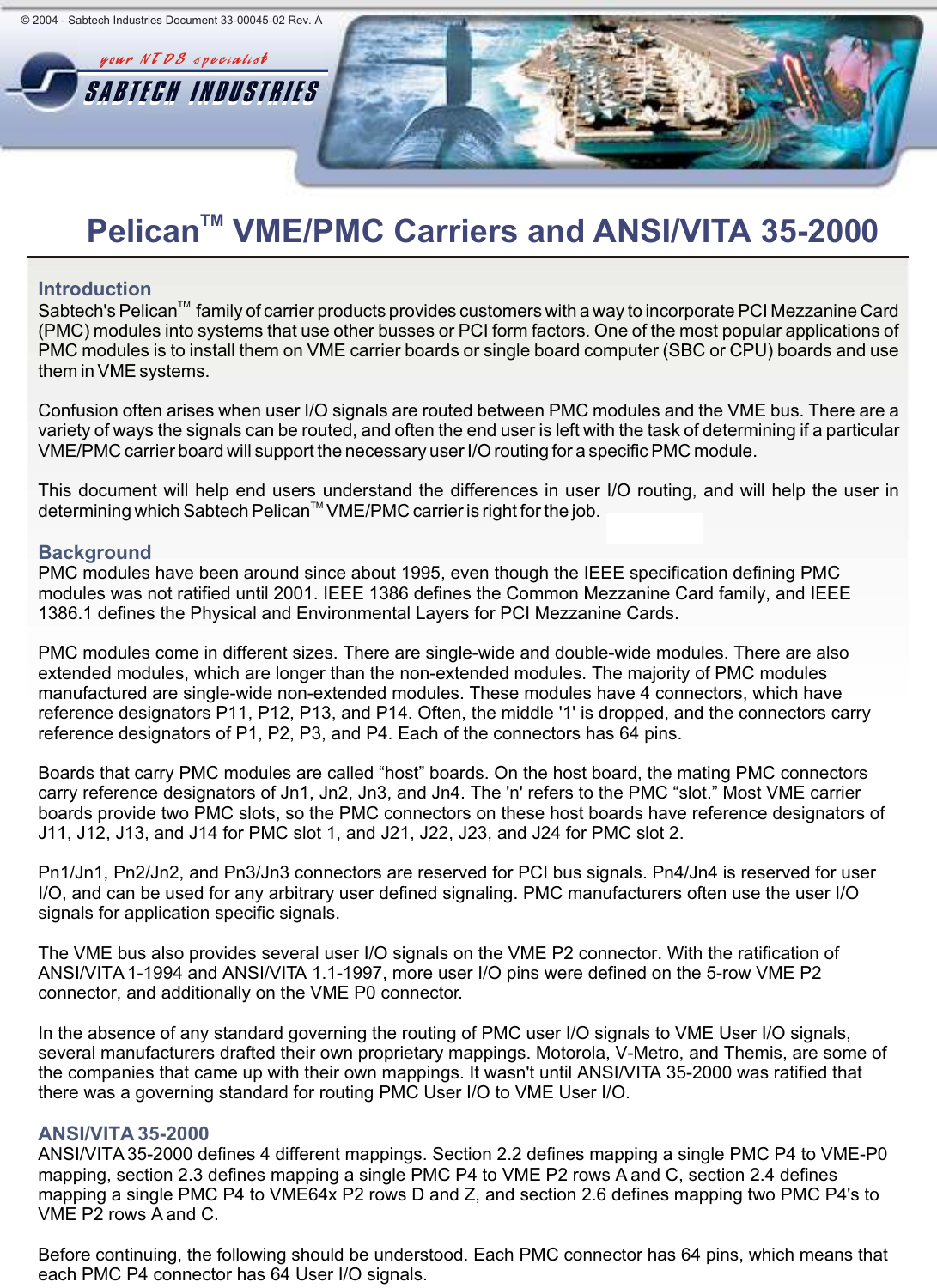

The standard VME P2 connector has 3 rows, A, B, and C, each of which has 32 pins. Only rows A and C are defined as User I/O, so there are a total of 64 User I/O pins on a standard VME P2 connector.

VME64x P2 connectors have 5 rows; Z, A, B, C, and D. Row D provides only 30 additional pins for User I/O. Pin 31 is defined as a Voltage Pre-Charge pin (VPC), and pin 32 is Ground. Every other pin in Row Z is Ground, so Row Z provides only an additional 16 pins. All together, with the addition of two more rows to the VME P2 connector, only 46 addition user defined I/O pins were gained.

The VME P0 connector provides 5 more rows of 19 pins each, or a total of 95 additional User I/O pins.

With this information, and with the knowledge that not all VME systems are VME64x compliant, meaning they don't have P0 or 5-row P2 connectors, the dilemma of how to map all of the user I/O pins from two PMC modules begins to come into focus. There aren't enough pins to map all 64 pins from two PMC P4 connectors to the VME P2 connector. Even with a VME64x P2 connector, there are still only 110 pins available; 128 are needed. So, trade-offs must be made in determining how a particular carrier board will be designed so it can provide the maximum flexibility to the target customer base.

Mapping a single PMC P4 to VME P0 provides 64 user I/O signals. Host boards that map one of the PMC P4 connector pins to P0 in accordance with ANSI/VITA 35-2000 section 2.2 are said to be "P4V0-64" compliant. However, this mapping does not apply to non-VME64x systems.

Mapping a single PMC-P4 to VME P2 Rows A and C provides 64 user I/O signals. Host boards that map one of the P4 connectors to P0 in accordance with ANSI/VITA 35-2000 section 2.3 are said to be "P4V2-64ac" complaint. However, this uses all of the available User I/O pins for non VME64x system. For host boards that can carry two or more PMC modules, there are no pins for user I/O from the other PMC module.

Mapping a single PMC P4 to VME64x Rows D and Z provides 46 user I/O signals. Host boards that map one of the P4 connectors to VME64x P2 in accordance with ANSI/VITA 35-2000 section 2.4 are said to be "P4V2- 46dz" compliant. However, this are not enough pins for all of the user I/O from one PMC module, so if the additional I/O is needed, it would have to be mapped to VME64x P2 Rows A and C. For board that carry two PMC modules, this causes a problem because some of the user I/O pins for the 2nd PMC module will be used.

And finally, mapping dual PMC P4 connectors to VME P2 Rows A and C provides 32 pins from each of the PMC P4 connectors. Host boards that are mapped in accordance with ANSI/VITA 35-2000 section 2.5 are said to be "P4V2-32+32ac" compliant. However, the obvious problem is that not all of the User I/O pins from the P4 connectors are mapped.

### **Pelican Variations**

In order to address all of these problems, and to provide customers with a product that can meet any of the requirements defined in ANSI/VITA 35/2000, there are three different Sabtech Pelican™ VME/PMC Carriers; The Pelican<sup>™</sup> VME/PMC, the Pelican64<sup>™</sup> VME/PMC, and the Pelican64x<sup>™</sup> VME/PMC.

The Pelican<sup> $M$ </sup> VME/PMC Carrier can be P4V2-46dz compliant, or P4V2-64ac compliant, but not both at the same time. The reason is that in addition to the ANSI/VITA 35-2000 mapping, the Pelican™ VME/PMC Carrier was designed to be complaint with existing carrier board products. As such, 18 of the User I/O pins are shared on VME P2 Rows A and C. This means is that all 64 User I/O pins of either one of the PMC modules is accessible, if only one of the cards is installed. However, 18 of the User I/O pins from P14 are connected to P24. The diagram below illustrates the Pelican™ VME/PMC Carrier I/O mapping. Note the purple area where the User I/O pins are shared.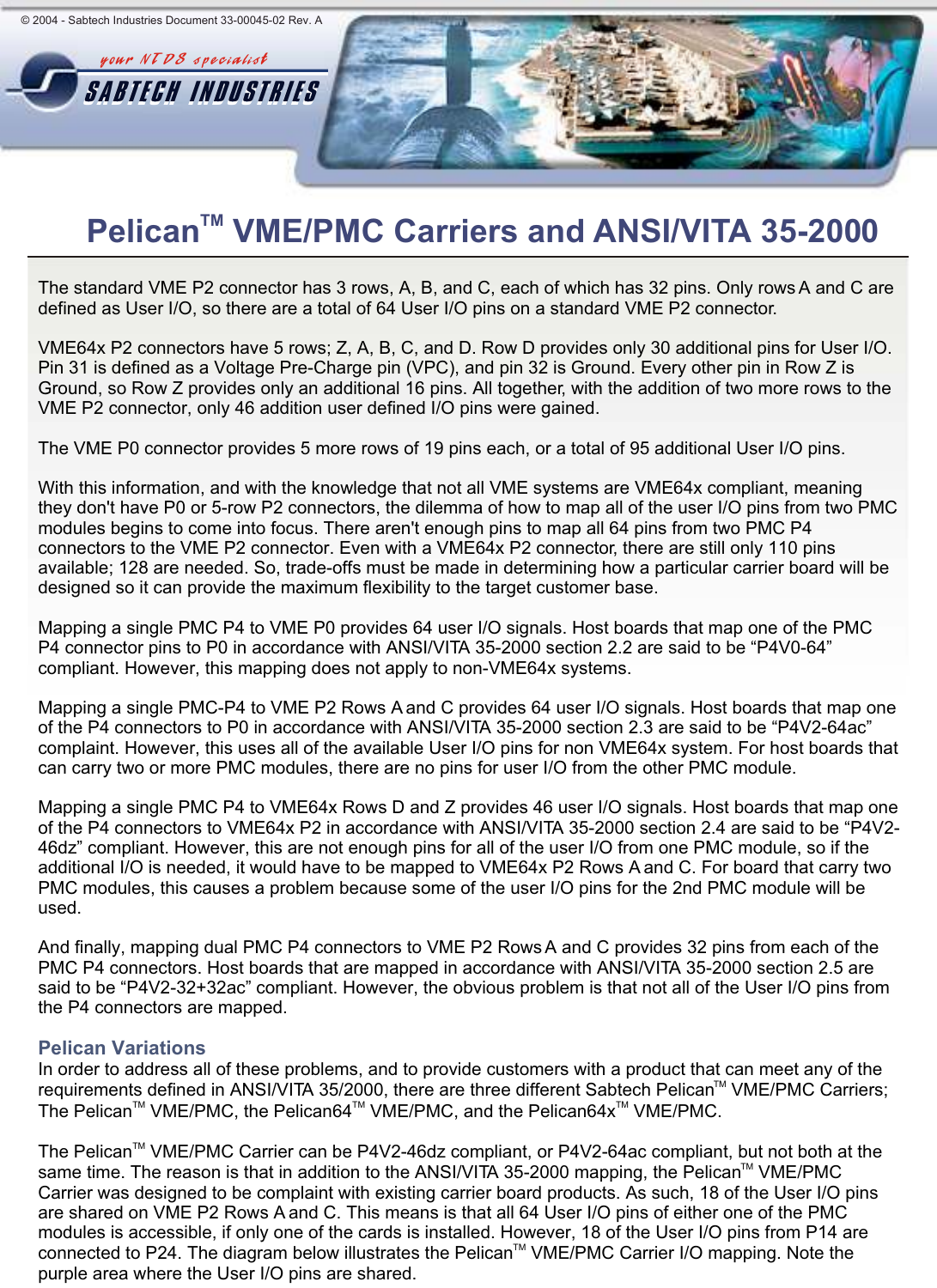



### Figure 1: Pelican<sup>™</sup> VME/PMC Carrier I/O Mapping

The Pelican64<sup>™</sup> is P4V2-46dz compliant, and P4V2-32+32ac compliant. This means that in a VME 3-Row P2 system, 32 bits from each of the PMC P4 connectors is accessible simultaneously. It also means that 46 bits from P24 are accessible at the same time. Note that 32 of the 46 bits are the same as what is accessible on rows A and C. This card can be manufactured with three row connectors, and is the only board that should be used in The Commodellation of the diagram below illustrates the Pelican64<sup>TM</sup> VME/PMC Carrier I/O mapping.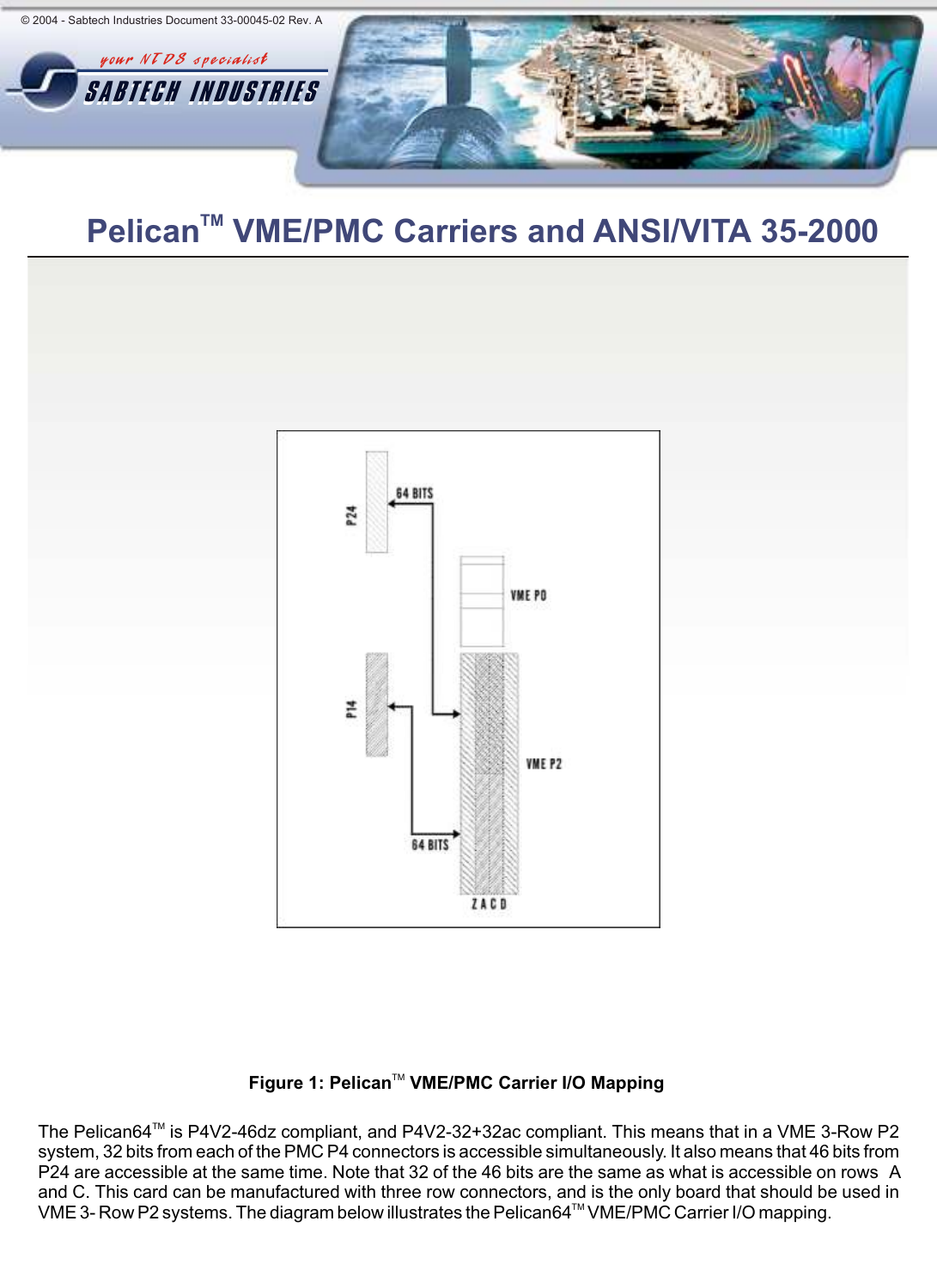



Figure 2: Pelican64<sup>™</sup> VME/PMC Carrier I/O Mapping

The Pelican64x<sup>™</sup> is P4V0-64 complaint and P4V2-64ac compliant. This means that all 64 bits from both PMC P4 connectors is accessible simultaneously. The figure below illustrates the Pelican64x<sup>™</sup> VME/PMC Carrier I/O Mapping.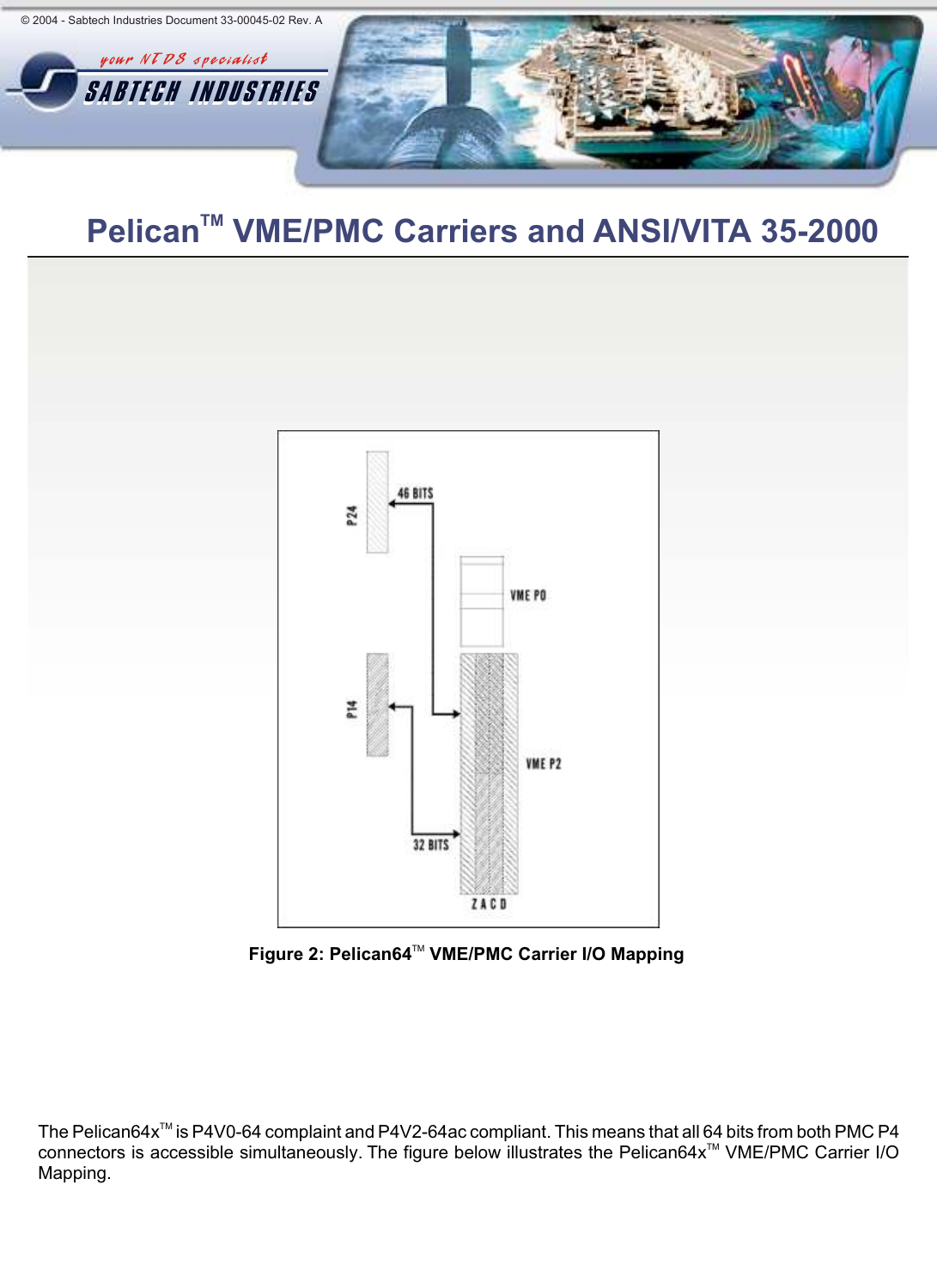



Figure 3: Pelican64x<sup>™</sup> VME/PMC Carrier I/O Mapping

In addition to the figures, the following table can help users in determining which Pelican™ is needed for a particular application.